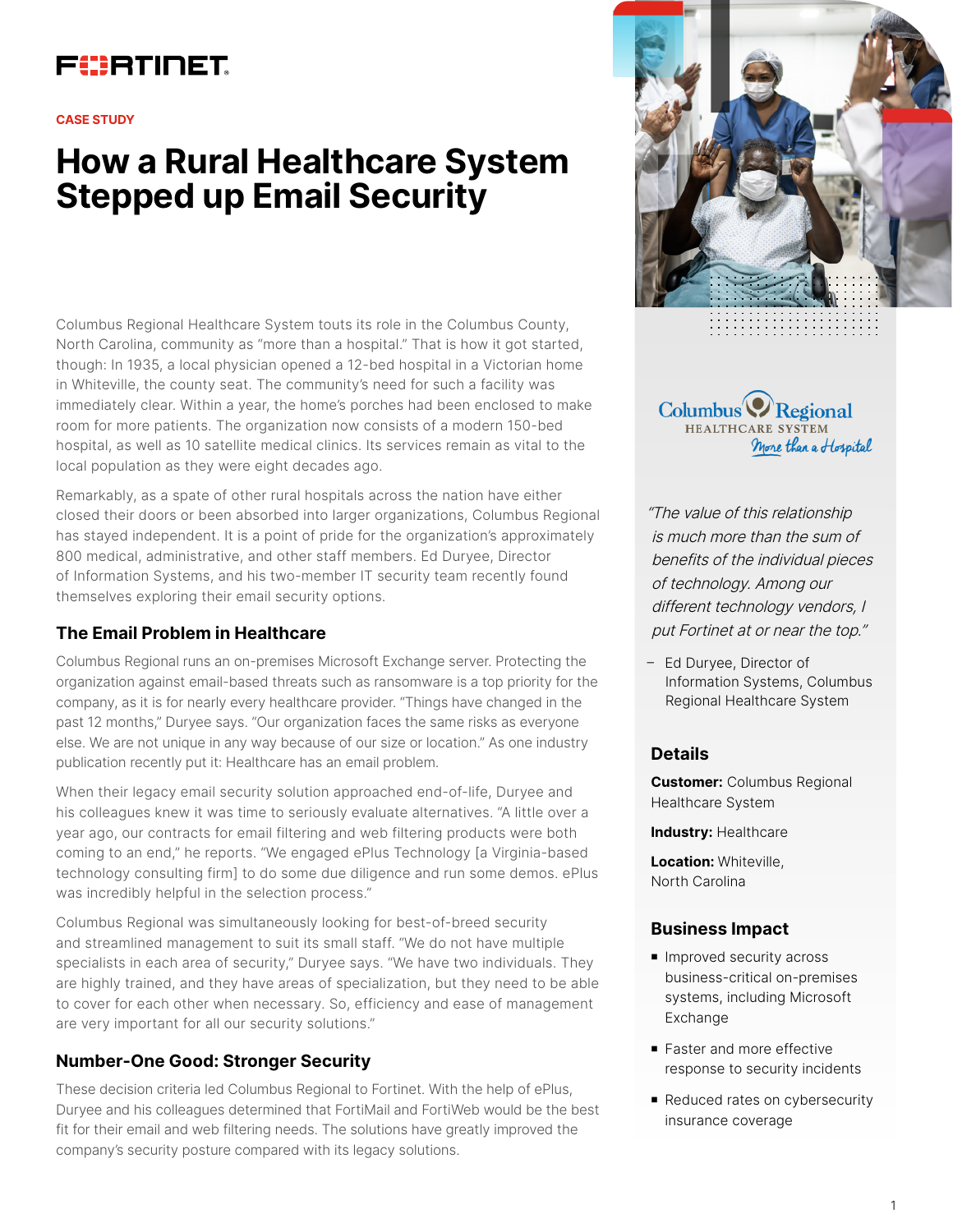"FortiMail and FortiWeb offer much more powerful customization than the products we were using previously," Duryee explains. "As an example, we did not have the flexibility to block sites and groups with web filtering. But with Fortinet, we have 40 different categories we can block or unblock, and we can tailor those filters to individual roles. So, if we wanted to, we could now block social media for everyone except HR and marketing staff. That would have been impossible in our legacy environment."

The team also liked the fact that FortiMail and FortiWeb come from the same provider. "Some vendors just buy additional functionality," Duryee says. "Even though two products come from the same vendor, getting them to work together may be a significant challenge. That is not the case with Fortinet—Fortinet solutions work together almost seamlessly."

The fact that these and other Fortinet solutions are in the relevant Gartner Magic Quadrant and Gartner Market Guide reports was also a decision factor. "People on the periphery of technology understand the importance of the Gartner rating," Duryee explains. "Knowing that these products come from a highly rated and financially stable company increased the comfort level among our management team about investing in the Fortinet solutions."

Shortly after rolling out FortiMail and FortiWeb, Columbus Regional added a FortiGate Next-Generation Firewall. More recently, the company gained multifactor authentication capabilities by deploying FortiAuthenticator and FortiClient. The tight integration among all these security solutions accelerates the company's threat response and enhances mitigation in the event of a security alert.

# **Streamlined Management Improves Efficiency**

Another benefit of tight integration among Fortinet products is the streamlined management that Duryee and his team were looking for. Columbus Regional rolled out FortiManager and FortiAnalyzer for day-to-day oversight of its Fortinet solutions. This gave the security team a great deal of visibility into their security infrastructure.

"We have examples where people in the organization received potential malware, and we've been able to immediately block future emails with those same characteristics, whether the issue is with the sender's country, domain, etc.," Duryee says.

The company was able to implement this significantly more robust security without adding staff, Duryee says. Moreover, because the user interface is similar across the Fortinet solutions, the learning curve was less steep.

"These products help us with our HIPAA security compliance, as well," Duryee adds. "We have to do a HIPAA security self-audit every year, and the Fortinet solutions make that self-reporting process easier and less time-consuming."

# **Business Impact (contd.)**

- $\blacksquare$  Easier compliance with the Health Insurance Portability and Accountability Act (HIPAA)
- More efficient security management through a minimal learning curve and the enhanced ability of security specialists to cover for each other

## **Solutions**

- **FortiMail**
- **FortiWeb**
- **FortiGate Next-Generation** Firewall
- FortiManager
- FortiAnalyzer
- **FortiClient**
- FortiAuthenticator

"We have examples where people in the organization received potential malware, and we have been able to immediately block future emails with those same characteristics, whether the issue is with the sender's country, domain, etc."

– Ed Duryee, Director of Information Systems, Columbus Regional Healthcare System